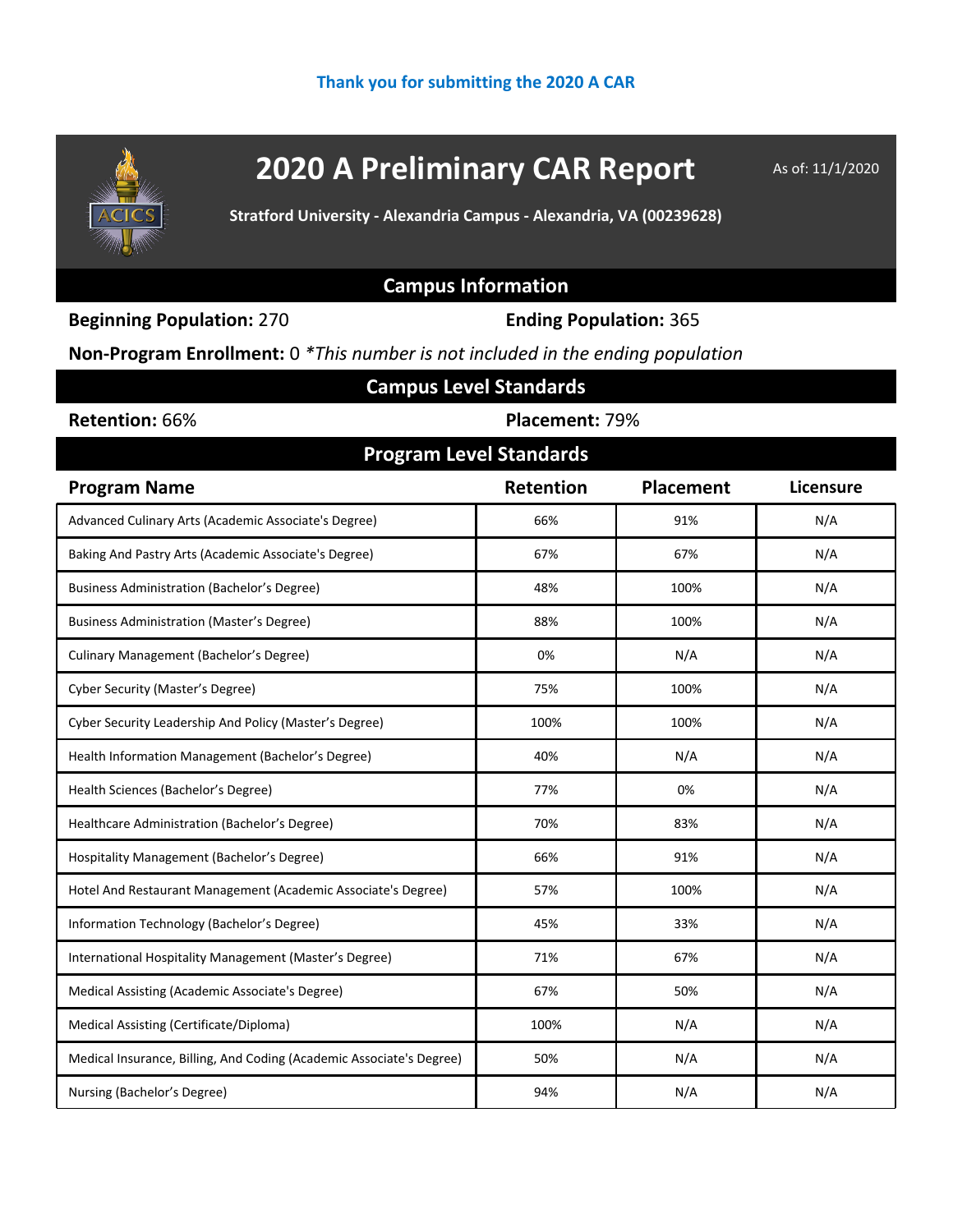| <b>Cohort Level Standards</b>                        |               |                  |                             |       |           |
|------------------------------------------------------|---------------|------------------|-----------------------------|-------|-----------|
| <b>Program Name</b>                                  | <b>Cohort</b> | <b>Students</b>  | <b>Graduation Retention</b> |       | Placement |
|                                                      | 10/20         | $\mathsf S$      | 0%                          | 40%   | N/A       |
|                                                      | 12/20         | 3                | 33%                         | 67%   | 100%      |
|                                                      | 03/21         | $\mathbf{1}$     | N/A                         | 100%  | N/A       |
|                                                      | 05/21         | $\mathbf{1}$     | N/A                         | 100%  | N/A       |
|                                                      | 08/21         | $\mathbf{1}$     | N/A                         | 100%  | N/A       |
|                                                      | 10/21         | $\mathbf{1}$     | N/A                         | 100%  | N/A       |
| Advanced Culinary Arts (Academic Associate's Degree) | 03/22         | 48               | N/A                         | 63%   | 90%       |
|                                                      | 05/22         | 9                | N/A                         | 56%   | N/A       |
|                                                      | 07/22         | 8                | N/A                         | 50%   | N/A       |
|                                                      | 10/22         | 5                | N/A                         | 100%  | N/A       |
|                                                      | 12/22         | 6                | N/A                         | 83%   | N/A       |
|                                                      | 03/23         | 3                | N/A                         | 100%  | N/A       |
|                                                      |               |                  |                             |       |           |
|                                                      | 10/20         | 5                | 80%                         | 80%   | 100%      |
|                                                      | 03/21         | $\mathbf{1}$     | N/A                         | 100%  | N/A       |
| Baking And Pastry Arts (Academic Associate's Degree) | 08/21         | $\overline{2}$   | N/A                         | 50%   | N/A       |
|                                                      | 03/22         | 20               | N/A                         | 60%   | 75%       |
|                                                      | 05/22         | 7                | N/A                         | 57%   | N/A       |
|                                                      | 07/22         | 9                | N/A                         | 78%   | 40%       |
|                                                      | 12/22         | 5                | N/A                         | 80%   | N/A       |
|                                                      | 12/21         | 12               | N/A                         | 67%   | 100%      |
|                                                      | 03/22         | $\overline{2}$   | N/A                         | 50%   | N/A       |
|                                                      | 07/22         | $\mathbf{1}$     | N/A                         | 100%  | N/A       |
| <b>Business Administration (Bachelor's Degree)</b>   | 10/23         | $\mathbf 1$      | N/A                         | $0\%$ | N/A       |
|                                                      | 08/24         | $\boldsymbol{7}$ | N/A                         | 43%   | 100%      |
|                                                      | 10/24         | 4                | N/A                         | 25%   | N/A       |
|                                                      | 12/24         | $\mathbf 1$      | N/A                         | 0%    | N/A       |
|                                                      | 03/25         | $\mathbf{1}$     | N/A                         | $0\%$ | N/A       |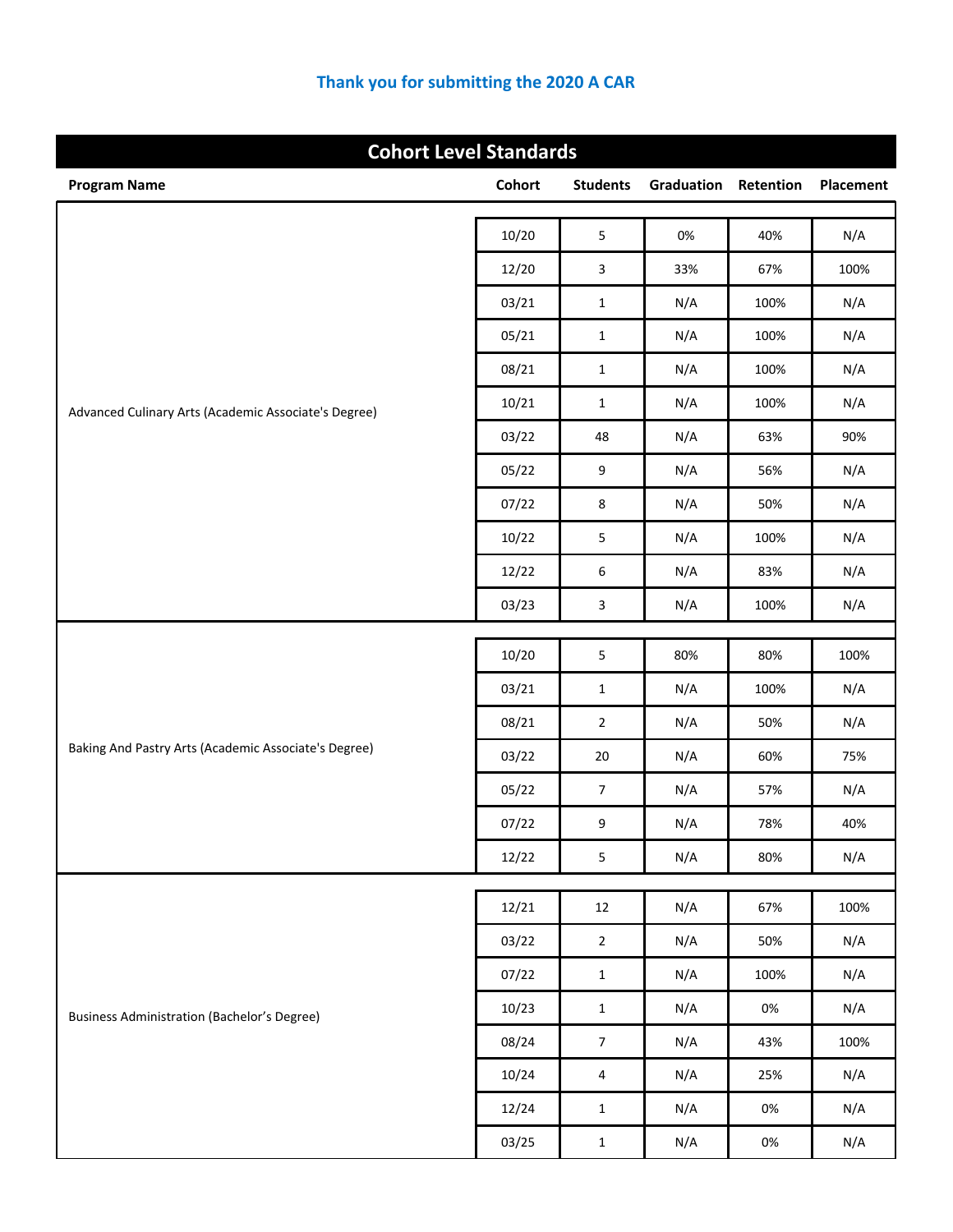| <b>Cohort Level Standards</b>                          |        |                  |                             |              |           |
|--------------------------------------------------------|--------|------------------|-----------------------------|--------------|-----------|
| <b>Program Name</b>                                    | Cohort | <b>Students</b>  | <b>Graduation Retention</b> |              | Placement |
|                                                        | 08/20  | 6                | 67%                         | 67%          | 100%      |
|                                                        | 10/20  | $\mathbf{2}$     | 50%                         | 50%          | 100%      |
|                                                        | 12/20  | $\mathbf{1}$     | 0%                          | 100%         | N/A       |
|                                                        | 03/21  | $\overline{2}$   | N/A                         | 100%         | N/A       |
| <b>Business Administration (Master's Degree)</b>       | 05/21  | $\overline{2}$   | N/A                         | 100%         | N/A       |
|                                                        | 08/21  | $\overline{2}$   | N/A                         | 100%         | N/A       |
|                                                        | 10/21  | $\overline{7}$   | N/A                         | 100%         | 100%      |
|                                                        | 12/21  | $\mathbf{1}$     | N/A                         | 100%         | N/A       |
|                                                        | 05/22  | $\mathbf{1}$     | N/A                         | 100%         | N/A       |
| Culinary Management (Bachelor's Degree)                |        |                  |                             |              |           |
|                                                        | 12/24  | $\mathbf{1}$     | N/A                         | $0\%$        | N/A       |
|                                                        | 08/20  | 5                | 40%                         | 100%         | 100%      |
| <b>Cyber Security (Master's Degree)</b>                | 10/20  | $\overline{2}$   | 0%                          | 50%          | N/A       |
|                                                        | 03/21  | $\mathbf{1}$     | N/A                         | 0%           | N/A       |
|                                                        |        |                  |                             |              |           |
|                                                        | 08/20  | $\mathbf{1}$     | 100%                        | 100%         | 100%      |
| Cyber Security Leadership And Policy (Master's Degree) | 10/20  | 3                | 0%                          | 100%         | N/A       |
|                                                        | 12/20  | $\mathbf{1}$     | 100%                        | 100%         | 100%      |
|                                                        | 10/21  | $\mathbf 1$      | N/A                         | 100%         | 100%      |
|                                                        | 03/22  | $\mathbf 1$      | N/A                         | 0%           | N/A       |
| Health Information Management (Bachelor's Degree)      | 10/24  | $\overline{2}$   | N/A                         | $0\%$        | N/A       |
|                                                        | 12/24  | $\overline{2}$   | N/A                         | 100%         | N/A       |
|                                                        |        |                  |                             |              | $0\%$     |
|                                                        | 03/22  | $\boldsymbol{6}$ | N/A                         | 50%          |           |
| Health Sciences (Bachelor's Degree)                    | 05/22  | $\overline{2}$   | N/A                         | 50%          | N/A       |
|                                                        | 07/22  | 4                | N/A                         | 100%<br>100% | N/A       |
|                                                        | 08/22  | $\mathbf 1$      | N/A                         |              | N/A       |
|                                                        | 10/22  | $\overline{2}$   | N/A                         | 50%          | N/A       |
|                                                        | 12/22  | $\mathbf{3}$     | N/A                         | 67%          | N/A       |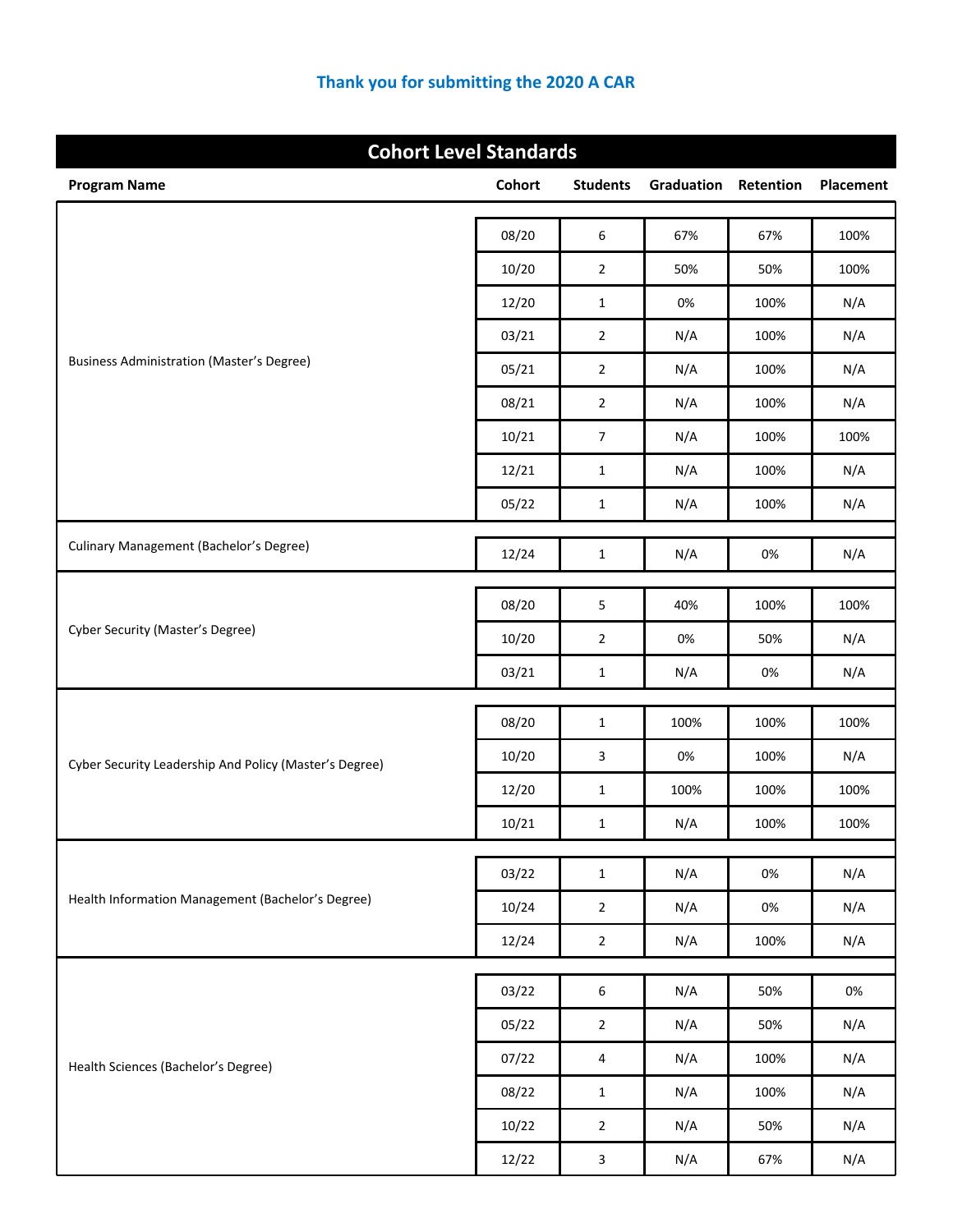| <b>Cohort Level Standards</b>                 |               |                         |            |           |           |
|-----------------------------------------------|---------------|-------------------------|------------|-----------|-----------|
| <b>Program Name</b>                           | <b>Cohort</b> | <b>Students</b>         | Graduation | Retention | Placement |
| Health Sciences (Bachelor's Degree)           | 03/23         | $\overline{2}$          | N/A        | 100%      | N/A       |
|                                               | 10/24         | 6                       | N/A        | 83%       | N/A       |
|                                               | 12/24         | $10\,$                  | N/A        | 70%       | N/A       |
|                                               | 03/25         | 22                      | N/A        | 59%       | N/A       |
|                                               | 05/25         | 19                      | N/A        | 84%       | N/A       |
|                                               | 08/25         | 11                      | N/A        | 91%       | N/A       |
|                                               | 10/25         | 13                      | N/A        | 100%      | N/A       |
|                                               | 03/22         | 4                       | N/A        | 50%       | 0%        |
|                                               | 05/22         | $\mathbf 1$             | N/A        | 100%      | N/A       |
|                                               | 03/23         | $\mathbf{1}$            | N/A        | 100%      | N/A       |
| Healthcare Administration (Bachelor's Degree) | 10/24         | 27                      | N/A        | 74%       | 100%      |
|                                               | 12/24         | $10\,$                  | N/A        | 60%       | N/A       |
|                                               | 03/25         | $\overline{2}$          | N/A        | 100%      | N/A       |
|                                               | 05/25         | $\overline{2}$          | N/A        | 50%       | 100%      |
|                                               |               |                         |            |           |           |
|                                               | 12/20         | $\mathbf{1}$            | 0%         | 100%      | N/A       |
|                                               | 03/22         | 30                      | N/A        | 69%       | 100%      |
|                                               | 05/22         | $10\,$                  | N/A        | 60%       | 100%      |
|                                               | 07/22         | 3                       | N/A        | 67%       | N/A       |
|                                               | 08/22         | $\mathbf 1$             | N/A        | 100%      | N/A       |
|                                               | 10/22         | $\overline{\mathbf{3}}$ | N/A        | 100%      | N/A       |
| Hospitality Management (Bachelor's Degree)    | 12/22         | $\overline{2}$          | N/A        | 50%       | N/A       |
|                                               | 10/24         | $30\,$                  | N/A        | 63%       | 80%       |
|                                               | 12/24         | 9                       | N/A        | 44%       | N/A       |
|                                               | 03/25         | 4                       | N/A        | 50%       | 100%      |
|                                               | 05/25         | 4                       | N/A        | 100%      | N/A       |
|                                               | 08/25         | $\mathbf 1$             | N/A        | 100%      | N/A       |
|                                               | 10/25         | $\overline{\mathbf{c}}$ | N/A        | 50%       | N/A       |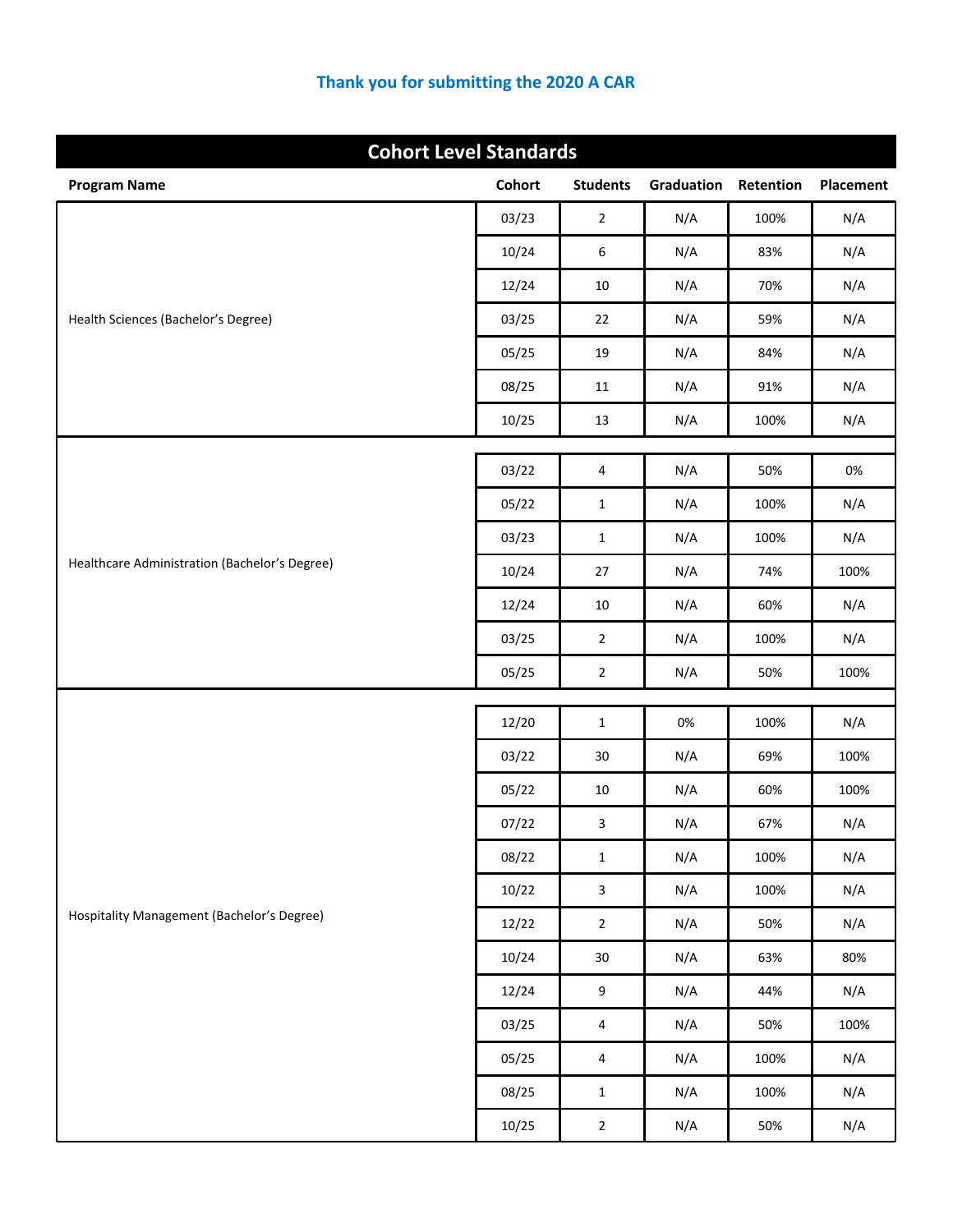| <b>Cohort Level Standards</b>                                 |        |                         |            |           |           |
|---------------------------------------------------------------|--------|-------------------------|------------|-----------|-----------|
| <b>Program Name</b>                                           | Cohort | <b>Students</b>         | Graduation | Retention | Placement |
| Hotel And Restaurant Management (Academic Associate's Degree) | 12/20  | $\mathbf{1}$            | 0%         | 100%      | N/A       |
|                                                               | 03/22  | 17                      | N/A        | 53%       | 100%      |
|                                                               |        |                         | N/A        | 50%       | N/A       |
|                                                               | 05/22  | $\overline{2}$          |            |           |           |
|                                                               | 07/22  | $\mathbf{1}$            | N/A        | 0%        | N/A       |
|                                                               | 10/22  | $\mathbf{1}$            | N/A        | 100%      | N/A       |
|                                                               | 12/22  | $\mathbf{1}$            | N/A        | 0%        | N/A       |
|                                                               | 03/23  | $\mathbf{1}$            | N/A        | 100%      | N/A       |
|                                                               | 03/23  | $\mathbf{1}$            | N/A        | 100%      | N/A       |
|                                                               | 05/23  | $\mathbf{1}$            | N/A        | 100%      | N/A       |
|                                                               | 12/21  | 10                      | N/A        | 40%       | 0%        |
|                                                               | 03/22  | 4                       | N/A        | 25%       | N/A       |
|                                                               | 05/22  | 3                       | N/A        | 0%        | N/A       |
|                                                               | 07/22  | $\mathbf{1}$            | N/A        | 100%      | N/A       |
| Information Technology (Bachelor's Degree)                    | 08/24  | 25                      | N/A        | 50%       | 40%       |
|                                                               | 10/24  | $\overline{2}$          | N/A        | $0\%$     | N/A       |
|                                                               | 12/24  | 4                       | N/A        | 75%       | N/A       |
|                                                               | 03/25  | $\mathbf{2}$            | N/A        | 50%       | N/A       |
|                                                               | 05/25  | $\mathbf 1$             | N/A        | 100%      | N/A       |
|                                                               | 08/20  |                         |            | 100%      |           |
|                                                               |        | $\overline{\mathbf{3}}$ | 67%        |           | 50%       |
|                                                               | 10/20  | $\overline{2}$          | $0\%$      | $0\%$     | N/A       |
|                                                               | 03/21  | $\mathbf 1$             | N/A        | 100%      | N/A       |
| International Hospitality Management (Master's Degree)        | 10/21  | $\overline{7}$          | N/A        | 71%       | 100%      |
|                                                               | 12/21  | 4                       | N/A        | 67%       | $0\%$     |
|                                                               | 03/22  | $\overline{2}$          | N/A        | 50%       | N/A       |
|                                                               | 05/22  | $\mathbf 1$             | N/A        | 100%      | N/A       |
|                                                               | 07/22  | $\mathbf 1$             | N/A        | 100%      | N/A       |
|                                                               | 10/22  | $\mathbf 1$             | N/A        | 100%      | N/A       |